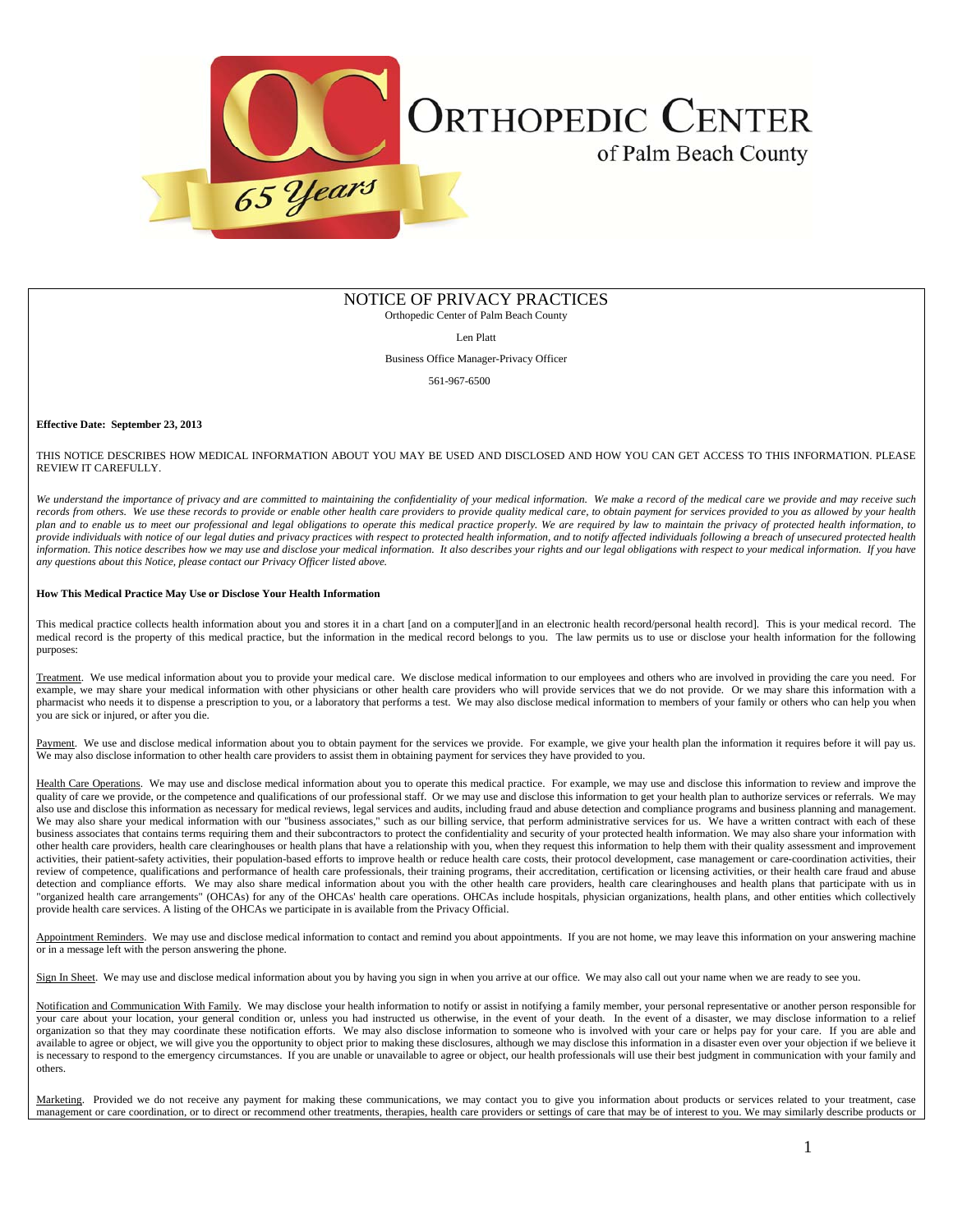services provided by this practice and tell you which health plans this practice participates in. We may also encourage you to maintain a healthy lifestyle and get recommended tests, participate in a disease management program, provide you with small gifts, tell you about government sponsored health programs or encourage you to purchase a product or service when we see you, for which we may be paid. Finally, we may receive compensation which covers our cost of reminding you to take and refill your medication, or otherwise communicate about a drug or biologic that is currently prescribed for you. We will not otherwise use or disclose your medical information for marketing purposes or accept any payment for other marketing communications without your prior written authorization. The authorization will disclose whether we receive any compensation for any marketing activity you authorize, and we will stop any future marketing activity to the extent you revoke that authorization.

Sale of Health Information. We will not sell your health information without your prior written authorization. The authorization will disclose that we will receive compensation for your health information if you authorize us to sell it, and we will stop any future sales of your information to the extent that you revoke that authorization.

Required by Law. As required by law, we will use and disclose your health information, but we will limit our use or disclosure to the relevant requirements of the law. When the law requires us to report abuse, neglect or domestic violence, or respond to judicial or administrative proceedings, or to law enforcement officials, we will further comply with the requirement set forth below concerning those activities.

Public Health. We may, and are sometimes required by law, to disclose your health information to public health authorities for purposes related to: preventing or controlling disease, injury or disability; reporting child, elder or dependent adult abuse or neglect; reporting domestic violence; reporting to the Food and Drug Administration problems with products and reactions to medications; and reporting disease or infection exposure. When we report suspected elder or dependent adult abuse or domestic violence, we will inform you or your personal representative promptly unless in our best professional judgment, we believe the notification would place you at risk of serious harm or would require informing a personal representative we believe is responsible for the abuse or harm.

Health Oversight Activities. We may, and are sometimes required by law, to disclose your health information to health oversight agencies during the course of audits, investigations, inspections, licensure and other proceedings, subject to the limitations imposed by law.

Judicial and Administrative Proceedings. We may, and are sometimes required by law, to disclose your health information in the course of any administrative or judicial proceeding to the extent expressly authorized by a court or administrative order. We may also disclose information about you in response to a subpoena, discovery request or other lawful process if reasonable efforts have been made to notify you of the request and you have not objected, or if your objections have been resolved by a court or administrative order.

Law Enforcement. We may, and are sometimes required by law, to disclose your health information to a law enforcement official for purposes such as identifying or locating a suspect, fugitive, material witness or missing person, complying with a court order, warrant, grand jury subpoena and other law enforcement purposes.

Coroners. We may, and are often required by law, to disclose your health information to coroners in connection with their investigations of deaths.

Organ or Tissue Donation. We may disclose your health information to organizations involved in procuring, banking or transplanting organs and tissues.

Public Safety. We may, and are sometimes required by law, to disclose your health information to appropriate persons in order to prevent or lessen a serious and imminent threat to the health or safety of a particular person or the general public.

Proof of Immunization. We will disclose proof of immunization to a school that is required to have it before admitting a student where you have agreed to the disclosure on behalf of yourself or your dependent.

Specialized Government Functions. We may disclose your health information for military or national security purposes or to correctional institutions or law enforcement officers that have you in their lawful custody.

Workers' Compensation. We may disclose your health information as necessary to comply with workers' compensation laws. For example, to the extent your care is covered by workers' compensation, we will make periodic reports to your employer about your condition. We are also required by law to report cases of occupational injury or occupational illness to the employer or workers' compensation insurer.

Change of Ownership. In the event that this medical practice is sold or merged with another organization, your health information/record will become the property of the new owner, although you will maintain the right to request that copies of your health information be transferred to another physician or medical group.

Breach Notification. In the case of a breach of unsecured protected health information, we will notify you as required by law. If you have provided us with a current e-mail address, we may use e-mail to communicate information related to the breach. In some circumstances our business associate may provide the notification. We may also provide notification by other methods as appropriate.

Research. We may disclose your health information to researchers conducting research with respect to which your written authorization is not required as approved by an Institutional Review Board or privacy board, in compliance with governing law.

Fundraising. We may use or disclose your demographic information in order to contact you for our fundraising activities. For example, we may use the dates that you received treatment, the department of service, your treating physician, outcome information and health insurance status to identify individuals that may be interested in participating in fundraising activities. If you do not want to receive these materials, notify the Privacy Officer listed at the top of this Notice of Privacy Practices, and we will stop any further fundraising communications. Similarly, you should notify the Privacy Officer if you decide you want to start receiving these solicitations again.

## **When This Medical Practice May Not Use or Disclose Your Health Information**

Except as described in this Notice of Privacy Practices, this medical practice will, consistent with its legal obligations, not use or disclose health information which identifies you without your written authorization. If you do authorize this medical practice to use or disclose your health information for another purpose, you may revoke your authorization in writing at any time.

## **Your Health Information Rights**

Right to Request Special Privacy Protections. You have the right to request restrictions on certain uses and disclosures of your health information by a written request specifying what information you want to limit, and what limitations on our use or disclosure of that information you wish to have imposed. If you tell us not to disclose information to your commercial health plan concerning health care items or services for which you paid for in full out-of-pocket, we will abide by your request, unless we must disclose the information for treatment or legal reasons. We reserve the right to accept or